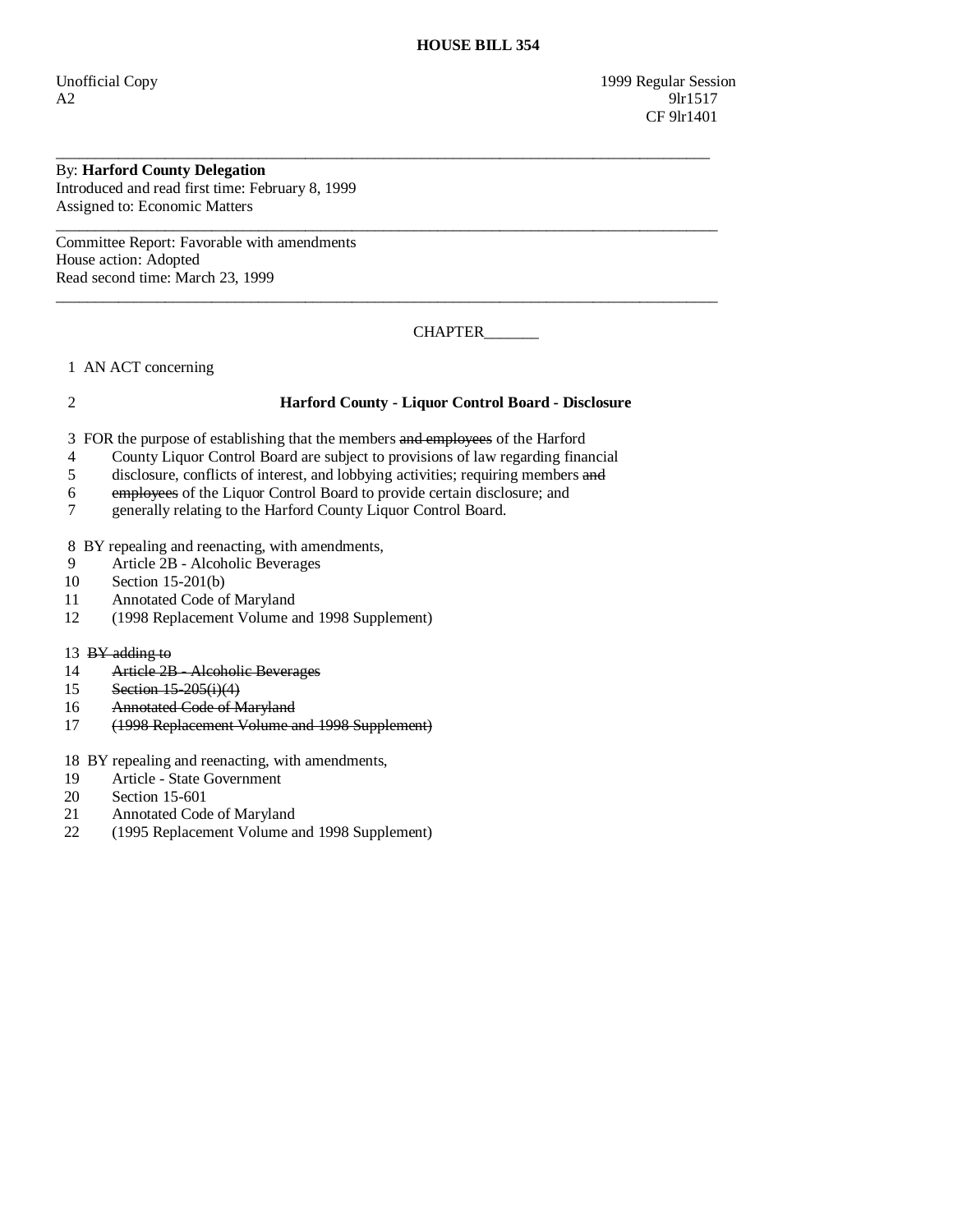| $\overline{2}$ | <b>HOUSE BILL 354</b>                                                                                                                                                                                                                                                                                                                                                                                                                                                                                                                                                                                                                                        |
|----------------|--------------------------------------------------------------------------------------------------------------------------------------------------------------------------------------------------------------------------------------------------------------------------------------------------------------------------------------------------------------------------------------------------------------------------------------------------------------------------------------------------------------------------------------------------------------------------------------------------------------------------------------------------------------|
| 1              | SECTION 1. BE IT ENACTED BY THE GENERAL ASSEMBLY OF<br>2 MARYLAND, That the Laws of Maryland read as follows:                                                                                                                                                                                                                                                                                                                                                                                                                                                                                                                                                |
| 3              | <b>Article 2B - Alcoholic Beverages</b>                                                                                                                                                                                                                                                                                                                                                                                                                                                                                                                                                                                                                      |
|                | 4 15-201.                                                                                                                                                                                                                                                                                                                                                                                                                                                                                                                                                                                                                                                    |
| 5              | Except in Harford County, the liquor control board shall consist of<br>(b)<br>(1)<br>6 three members in each county. Those persons who are members of the respective<br>7 boards on June 1, 1947, shall continue as such for the balance of the period for which<br>8 they may have been appointed or elected, according to the terms and conditions of<br>9 their original appointment or election. Provided that in Montgomery County, effective<br>10 July 1, 1951, there is hereby created the position of director of the Department of<br>11 Liquor Control, who shall be the chief administrative officer of said Department of<br>12 Liquor Control. |
| 13             | (2)<br>(I)<br>In Harford County, the Liquor Control Board consists of 5<br>14 members.                                                                                                                                                                                                                                                                                                                                                                                                                                                                                                                                                                       |
| 15             | (II)<br>NOTWITHSTANDING ANY OTHER PROVISION OF THE CODE OR<br>16 LOCAL LAW, THE MEMBERS OF THE HARFORD COUNTY LIQUOR CONTROL BOARD ARE<br>17 SUBJECT TO THE PROVISIONS REGARDING FINANCIAL DISCLOSURE, CONFLICTS OF<br>18 INTEREST, AND LOBBYING ACTIVITIES UNDER TITLE 15, SUBTITLE 5, PART I, AND<br>19 SUBTITLES 6 AND 7 OF THE STATE GOVERNMENT ARTICLE.                                                                                                                                                                                                                                                                                                 |
|                | 20 15-205.                                                                                                                                                                                                                                                                                                                                                                                                                                                                                                                                                                                                                                                   |
| 21             | The liquor control board of each county shall have full power and authority<br>22 within its county:                                                                                                                                                                                                                                                                                                                                                                                                                                                                                                                                                         |
| 23             | NOTWITHSTANDING ANY OTHER PROVISION OF THE CODE OR LOCAL<br>$\ddot{a}$<br>(4)<br>24 LAW, EMPLOYEES OF THE HARFORD COUNTY LIQUOR CONTROL BOARD ARE SUBJECT<br>25 TO THE PROVISIONS REGARDING FINANCIAL DISCLOSURE, CONFLICTS OF INTEREST,<br>26 AND LOBBYING ACTIVITIES FOUND IN TITLE 15, SUBTITLE 5, PART I, AND SUBTITLES<br>27 6 AND 7 OF THE STATE GOVERNMENT ARTICLE.                                                                                                                                                                                                                                                                                   |
| 28             | <b>Article - State Government</b>                                                                                                                                                                                                                                                                                                                                                                                                                                                                                                                                                                                                                            |
|                | 29 15-601.                                                                                                                                                                                                                                                                                                                                                                                                                                                                                                                                                                                                                                                   |

 30 (a) Except as provided in subsection (b) of this section, and subject to 31 subsections (c) and (d) of this section, each official and candidate for office as a State 32 official shall file a statement as specified in §§ 15-602 through 15-608 of this subtitle.

 33 (b) Financial disclosure by a judge of a court under Article IV, § 1 of the 34 Constitution, a candidate for elective office as a judge, or a judicial appointee as 35 defined in Maryland Rule 16-814 is governed by § 15-610 of this subtitle.

 36 (c) (1) An individual who is a public official only as a member of a board or 37 who is a member of the Board of Trustees of the Maryland Health Care Foundation